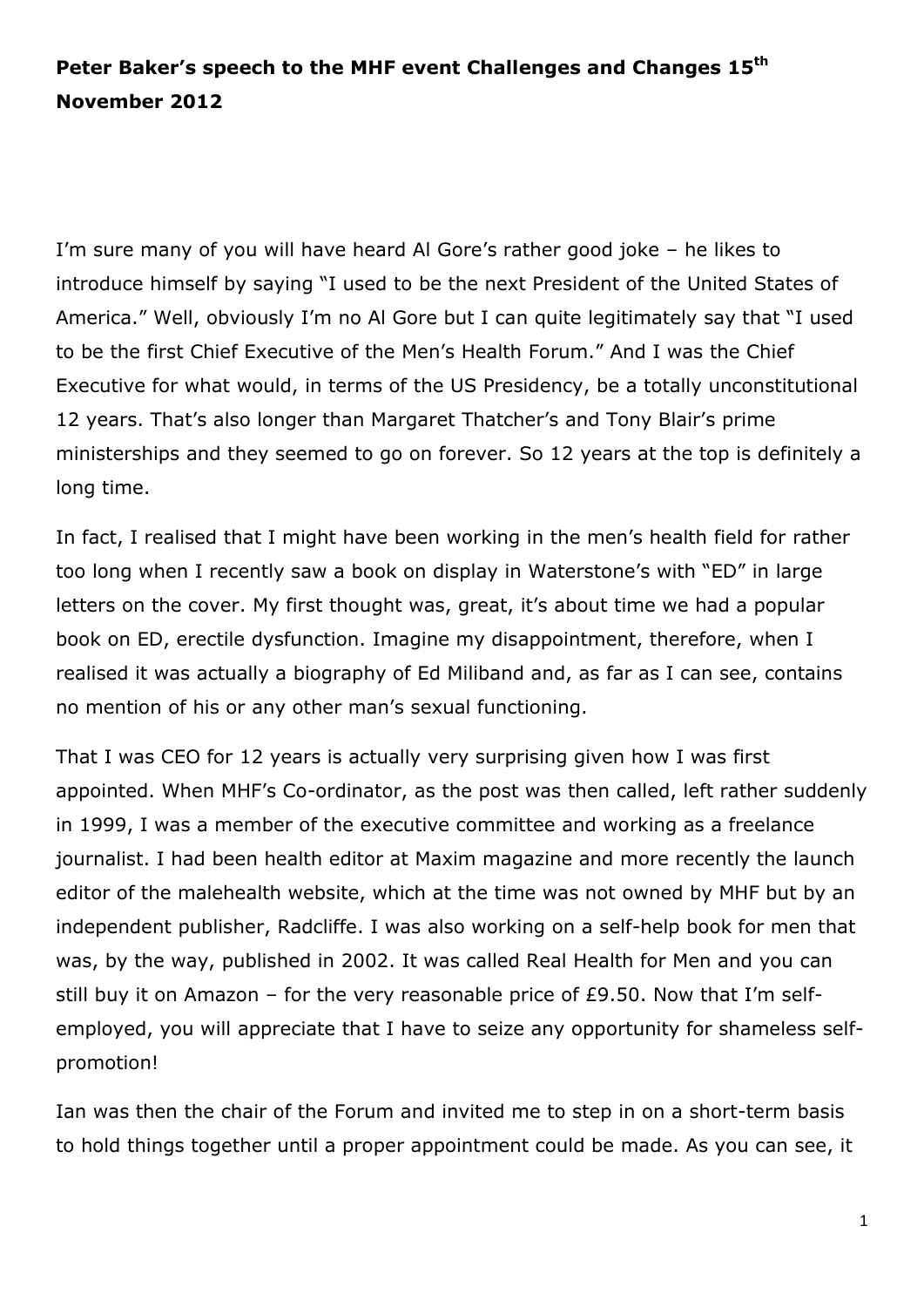turned out to be a very long short-term appointment. But it was one that changed my life, and I like to think also changed the Men's Health Forum, for the better.

My life changed because I had the job I'd dreamed of for years – working for an organisation that could make a real difference to men's lives. Before I was a journalist, from the early 1980s, I'd been involved in different men's issues and a member of several men's groups. I got involved in men's work at a time when there were literally no professional organisations working on behalf of men and I used to fantasise about an organisation like the Men's Health Forum coming into existence and me being involved with that in some way. I can honestly say that, despite the inevitable challenges and stresses of running an organisation, my time at MHF was the most fulfilling period of my working life and that this organisation has become permanently embedded into my DNA.

But what's much more important is the impact MHF has made since its launch in 1994 on men's health. I started to make a list of what MHF has achieved in its 18 years and I quickly realised that if I talked about all of them this short lecture would extend almost to the length of Fidel Castro's infamous speech to the Cuban Communist Party Congress in 1986. That lasted for a brain- and bum-numbing seven hours and 10 minutes. I promise I will be a lot briefer.

Perhaps the most significant success of the MHF is that it's still here and, much more than that, very much alive and kicking. It's a relatively small charity and they are often the hardest to sustain and expand because they lack the resources to invest in income generation. MHF's income has waxed and waned year by year but the overall trend has enabled the organisation to grow steadily in size. It has also recently shown the acumen to adjust its strategic direction to enable it to generate new sources of income to replace the government and other public sector grants that are now diminishing and which may well disappear completely before too long.

Not only has MHF established itself on its home turf of England and Wales, it has contributed to the development of an international men's health movement. MHF set up the European Men's Health Forum in 2001, an organisation that became independent a few years later and which is now, under Ian's tireless leadership, also well established and influential. MHF is now part of a growing network of men's health organisations that quite literally encircle the globe.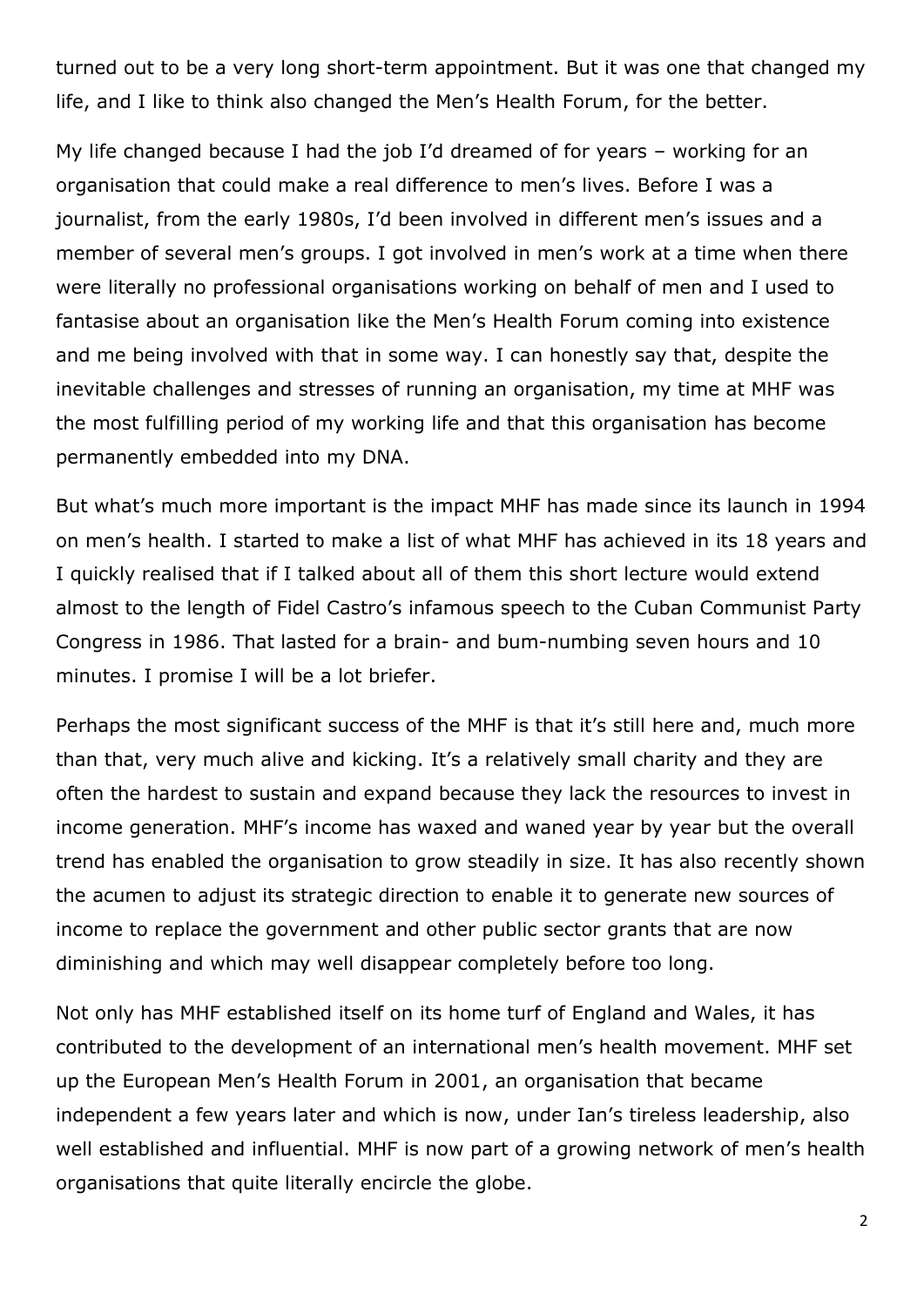Thanks to MHF, there is now a much clearer understanding of what is meant by 'men's health'. When we started, we thought it was largely about this – urology or, more specifically still, those issues that are exclusive to men. Now of course urological issues are still important and some – like lower urinary tract symptoms – remain very neglected. But whatever the impression given by the Movember campaign, or Men's Health magazine, most of us now understand that men's health is about much more than what's hidden beneath men's underpants or the six-packs that are located just above them.

MHF has shown that weight, mental health, cancer, heart disease, smoking, alcohol, diet, and the design and delivery of health services, are all issues of significance to men. We were among the first to analyse the data and highlight that men are so much more likely than women to develop and die from cancers that both sexes share, like bowel or stomach cancer, and that men are much more likely than women to be overweight. Until then, weight had largely been seen as a women's issue.

But we also were insistent that men's health and women's health should not be seen as in competition. From early on, we avoided making provocative claims comparing the amounts of money spent on, say, prostate cancer and breast cancer research. We've never sought to depict men as 'victims' when it comes to health with women as the 'victors'. Instead, we've sought to work with women's organisations to make the case for gender to be mainstreamed in the health system. This means that all health policies, services and research should be sensitive to the often different beliefs, behaviours and needs of men and women. The landmark Gender and Health Summit we co-organised at the King's Fund in 2003 was an outstanding example of the insights and influence to be gained from working in partnership with women's organisations.

We've also consistently argued that men cannot be seen as a homogenous group with a single set of attitudes and needs. MHF has consistently argued men are a very diverse group and that it's vital to focus on those groups of men with the worst health outcomes, not least those in the lower income groups.

MHF has, with increasing impact, challenged the fatalism that used to bedevil work in this area. For too long, it was assumed that men were a hopeless case and that trying to improve their health was a waste of precious time and resources. Because of our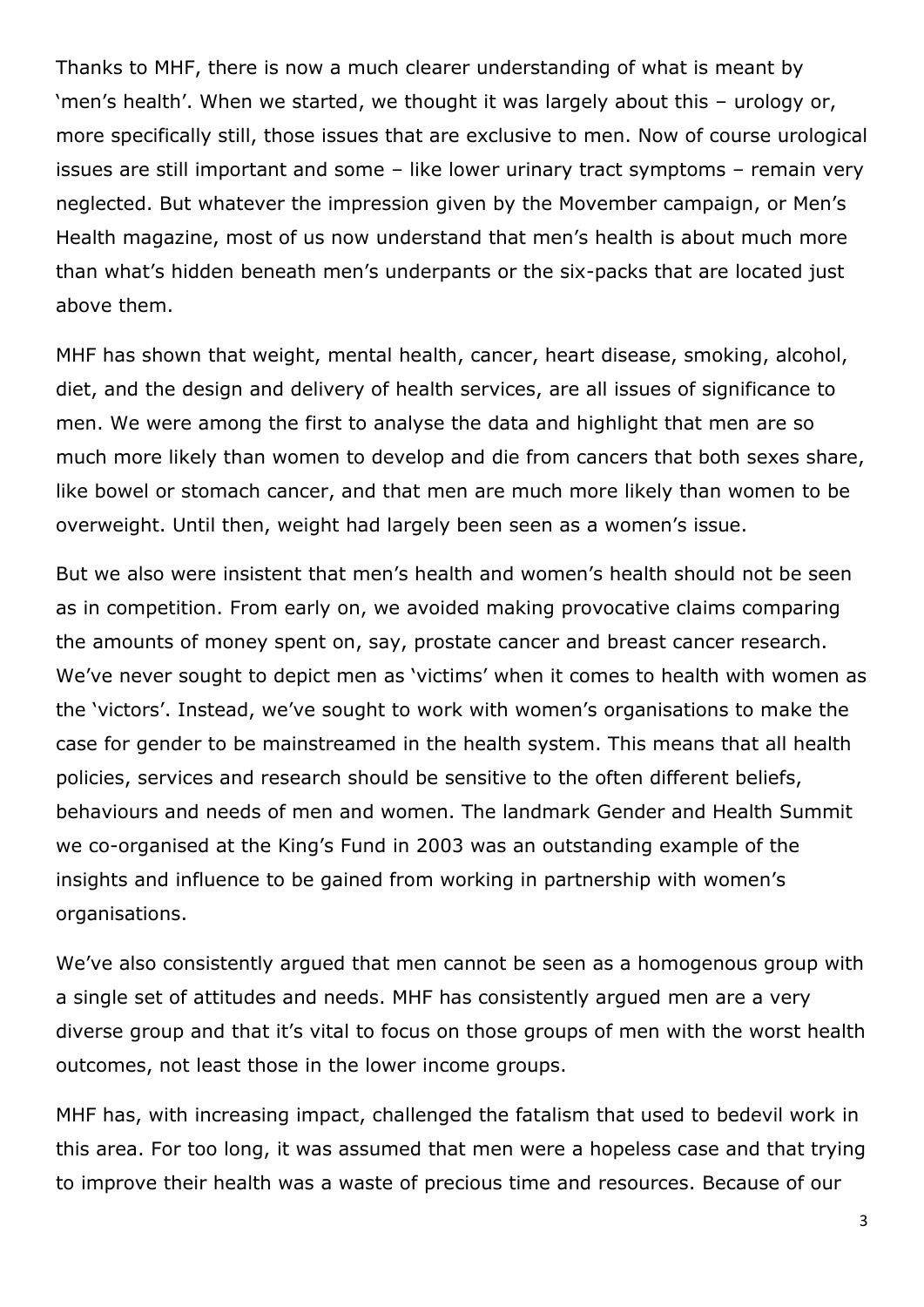work, and that of many others, we've demonstrated beyond doubt that most men do care about their health and that, if services are delivered in the right way, they will use them. The Premier League Health initiative, which Leeds Metropolitan University has recently evaluated, is a very good example of how to engage successfully large numbers of disadvantaged men in a behaviour change programme using a maletargeted approach.

I think another very telling example of how men's behaviour can be changed is that, after years of focus on testicular cancer, men are now presenting with tumours at an earlier stage of progression. In a way, it's a shame testicular cancer has received so much attention – because it is rare and relatively easily treated – but my main point here is that men's changed behaviour shows that they are far from being a hopeless case.

A very important part of MHF's work has been to develop health information products that men are more likely to use. Pre-eminent among these has been the so-called 'Mini Manuals' in the car manual format – over 2m copies of over 150 different titles have been distributed to date – but we must also not forget the impact of the malehealth website which reaches some 1.5m different men each year. We also know that digital services are the way forward for many more men and, again, this is something that I'm sure Alan will want to come back to because I know that MHF has ambitious plans in this area.

Because of the hands-on and research work that MHF and other organisations have undertaken, we now have a very good idea about 'what works' with men. Nobody can now say that they can't provide health information, run a campaign or deliver a service for men because there's no evidence about how to do so. Is there still room for improvement? Of course there is. But we've learned an awful lot in a relatively short period.

Throughout my time at MHF, we sought to work with the largest possible number of other organisations in all sectors. We never took the view that men's health somehow belongs to us and that nobody else should come near the issue. Just the opposite. We made a strategic decision positively to encourage others to take up the cause and to work with us wherever possible. As a small organisation, we judged this essential to us making the impact we wanted and needed to make.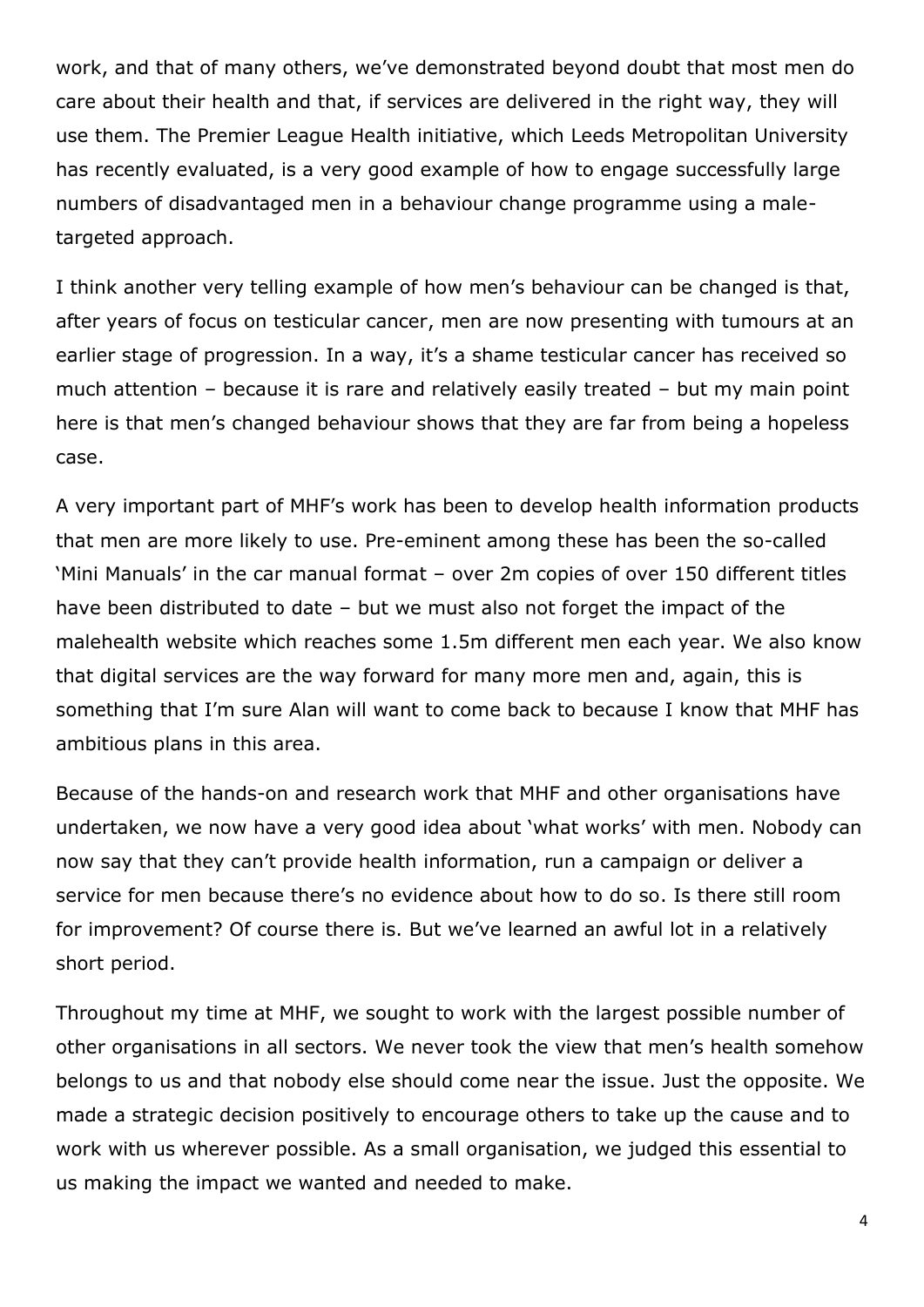Men's Health Week, which MHF launched in 2002, and which has run every year since, and with each year bigger and better than the one before, is a classic example of how we have sought to work in partnership with others. I remember some Men's Health Weeks where we had over 30 national organisations actively involved. The extra reach this kind of partnership provides can be quite staggering and many of the relationships we started during a specific Week went on to become long-lasting ones.

The issues MHF raised during a Men's Health Week often went on to become part of a long-term work programme and to result in a real impact on national health policy. Sexual health, the theme for the second Week, in 2003, led to an action research project on chlamydia screening for men which in turn informed a lobbying campaign that persuaded the National Chlamydia Screening Programme to pro-actively target men. Within a few years, the proportion of screens that were of men rose from well under 10% to over 35% and some local offices were achieving more than 50%.

MHF can also point to policy changes in mental health, screening for abdominal aortic aneurysms, and cancer. Our lobbying on the gender equality duty, which became operational in 2007, ensured that official guidance contained significant references to men's health and, indeed, to the Men's Health Forum itself.

The support we gave to the Department of Health with its work on gender equality, as well as the contact we had on many other different issues, helped with our successful application to become a Strategic Partner of the Department in 2009. This was another major turning point in our short history. A closer relationship with government clearly had its risks but the upsides were greater financial stability and, more importantly, much greater influence.

But our impact was not just at the national level. We have for several years been working with NHS North West as one of their equality stakeholders and through that helped to consolidate the men's health work that has been developed by local services in areas like Sefton, Knowsley, Preston and Halton. MHF has also supported work in Greenwich, Haringey, and Lewisham and is now embarking on a new project in Lambeth and Southwark which is set to become one of the biggest-ever men's health initiatives in England and Wales.

These are just some of MHF's achievements over the past 18 years. I could easily go on … and on…, like Fidel Castro, but I'd better end this part of my talk here.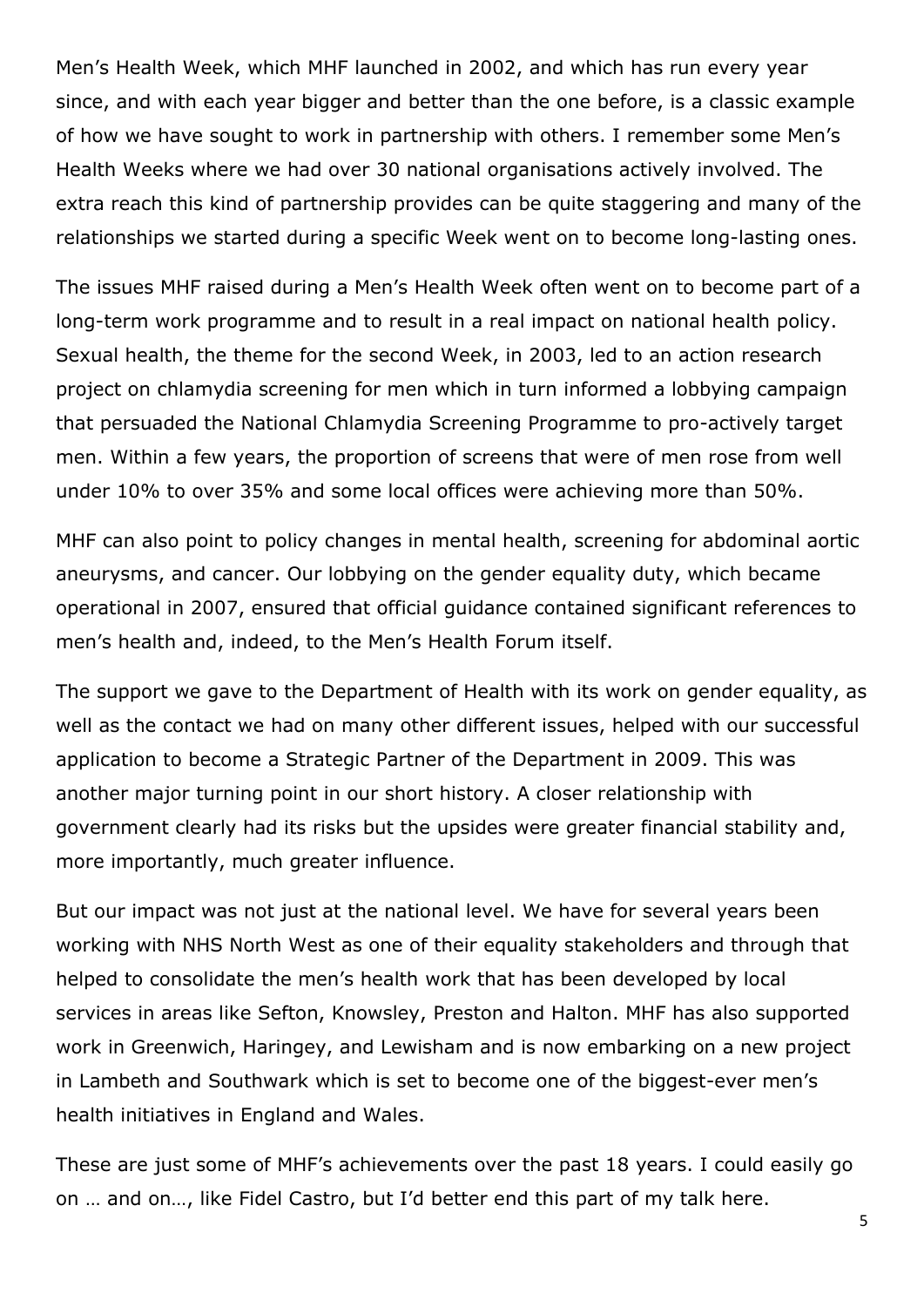I can't seriously compare the impact of the MHF to that of Montgomery's victory at El-Alamein almost exactly 70 years ago, but I can perhaps be allowed to echo Winston Churchill's comment on the victory and say that, while our work certainly has not yet reached its end and has not even reached the beginning of its end, it has, perhaps, already reached the end of its beginning. From pretty much a standing start in 1994, I count this as a major achievement.

We wouldn't have got to this point without all the wonderful people who it's been my privilege to have worked with at MHF over the past 12 years. Unfortunately, can't mention everyone but would like to highlight those who have been around for all or most of the time I've been involved. I can never fully repay the debt I owe to Ian for asking me to head up this organisation and for his consistent support and friendship since. He has been, and continues to be, an inspiration. I also owe Alan a huge thank you for his encouragement and support since he became chair of trustees in 2001. Like me, I don't think he expected to be around for quite so long but, over the years, I've enjoyed a relationship with him as chair that I know most other CEOs can only dream of.

I'd also like to mention my former MHF colleagues David Wilkins, Jim Pollard, Colin Penning, Caroline Dyer, Matthew Maycock and Stephen Sibbald for their loyalty to me but also their hard work and sheer commitment to the cause over many years.

Outside of MHF, of course I have to mention Richard Parish and the RSPH, the cohosts of this evening's meeting. Their support over the years has been phenomenal and has helped us immeasurably. I was honoured to be invited to become a Fellow of the Society in 2009 but even that's eclipsed by the invitation to become a member of the new Academy. I am very grateful indeed not just on my own behalf but because it reflects the importance Richard and his colleagues attach to our project. Richard was one of the first leaders in public health who understood that improving the health of men is inextricably linked to improving public health as a whole and that recognition and endorsement from him and the RSPH is worth its weight in much more than gold.

Finally, and too briefly, I want to thank Pfizer and Sanofi Pasteur MSD for their support for MHF in general but specifically for this evening. This wonderful event would not have been possible without your help and it demonstrates yet again how MHF and the pharmaceutical industry can successfully work together.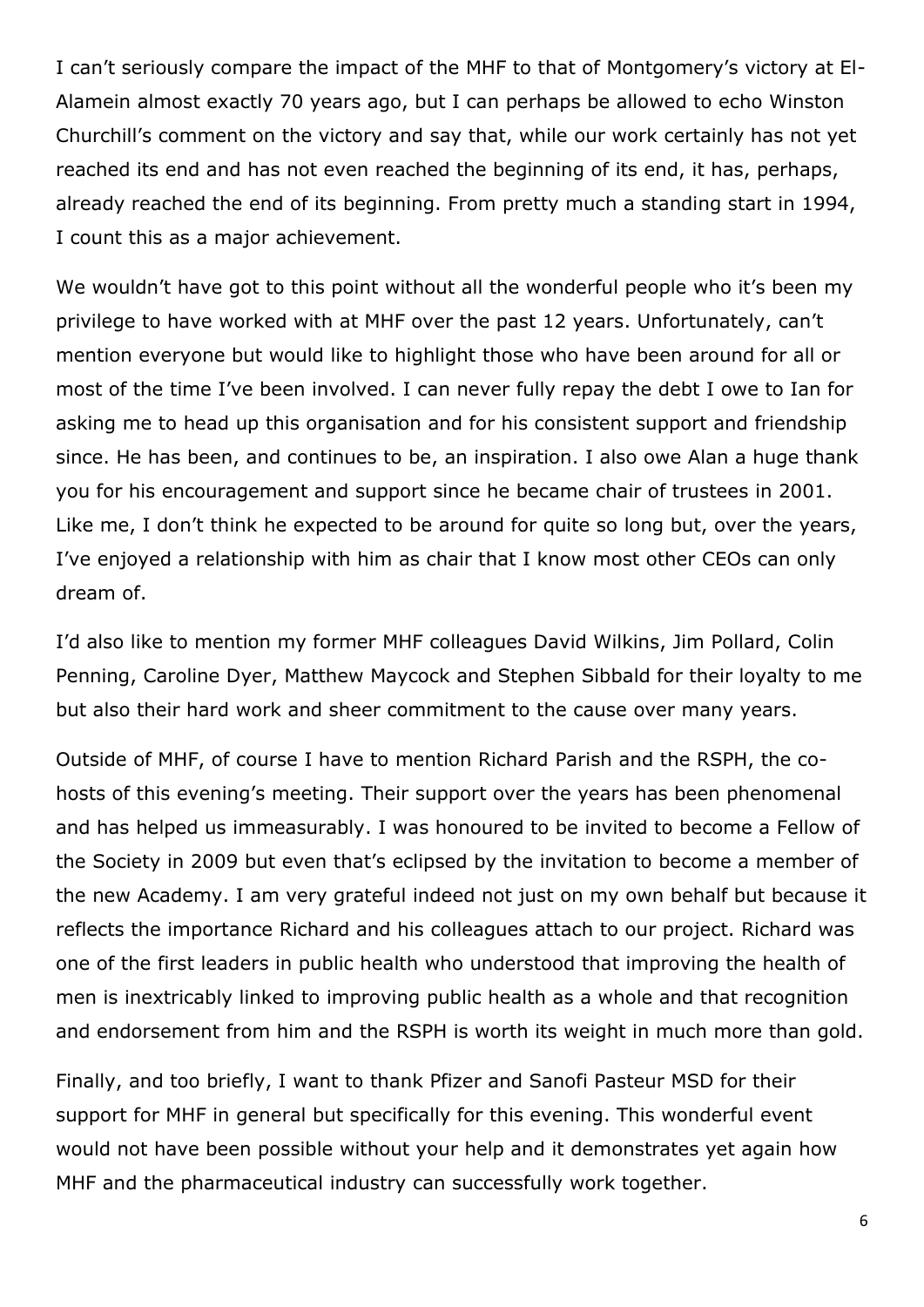Now, and for the rest if my time, I'm going to say something about the challenges that lie ahead for those of us working in men's health. I may have left MHF but this remains my work and my passion.

First, we need to develop new sources of funding. As I said before, the days of big government grants are over. MHF – and others – will need to build closer links with the corporate sector, and not just the pharmaceutical industry, but also with the general public. Movember raises millions of pounds in the UK alone but only for work on prostate and, to a lesser extent, testicular cancer. We need to find a similar way to capture the public's imagination, enthusiasm and financial support for a wider range of men's health issues. I know MHF, under the expert guidance of Sultan Torshkhoev, is looking at how the organisation can re-position itself to have a much wider appeal and I'm sure you will all be hearing more about the plans once they have been finalised. There's also a job to be done to persuade the funders of academic research that men's health is a valid and relevant area for enquiry.

But a repositioning is not just necessary for financial reasons. There's also a political dimension to this. We will be able to achieve more significant and longer-term change if we are much more than a group of professionals, however well-connected and talented we might be. We need to connect much more closely with the 'man in the street' and build a movement that is bottom-up as well as top-down. I am very interested in the idea of developing networks of men's health community activists, men (and indeed women) who can talk to their neighbours, work colleagues, parents at the school gates and people in the pub about the issues and start to put some pressure on local councillors, MPs and local health services.

This is a long-term project and we can't wait for cadres of local activists to emerge before we act to make sure that men's health is integrated into the new health system. It's vital that health and wellbeing boards, as well as clinical commissioning groups, include men's health in their strategic planning. It seems to me self-evident that if health outcomes for the population are to be improved, not least tackling premature mortality, then men's health needs to be addressed much more directly. Premature mortality is, after all, predominantly an issue about men.

Health organisations in the public sector also need to focus on men's health if they are serious about tackling inequalities as well as meeting their legal obligations under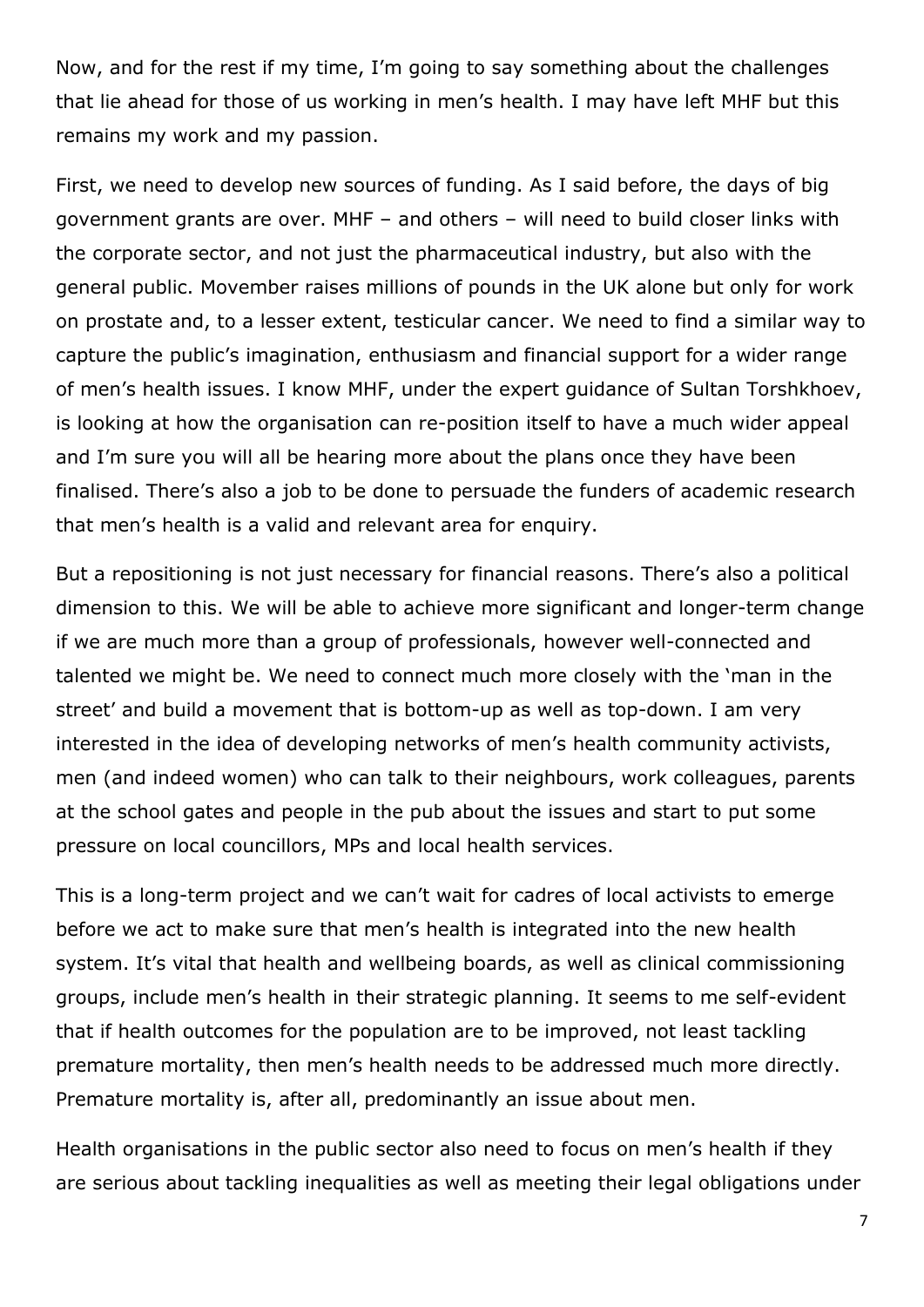the Equality Act and the requirements of the Equality Delivery System. A health system built around prevention must look at the section of the population which in general takes most risks with its health. And work on prevention must drill down to those men most at risk – in other words, not bankers living in Surrey but unskilled workers in Manchester or Newcastle or other groups – Travellers, gay men, Bangladeshi men – who either do very badly across a range of health problems or for particular conditions.

And I haven't even mentioned NHS funding. If savings are to be made in health budgets, which in general means keeping people healthier for longer and out of hospital wherever possible, then improving men's health is an obvious starting point. Unfortunately, however, the evidence base on the economics of men's health remains under-developed and is one area where further research and analysis is still needed.

I think we need to take a more nuanced look at men's use of services and not continue to repeat the crude mantra that men simply don't seek help. There are some primary care services that men use particularly badly, such as pharmacy and dentists for check-ups. We also know for a fact that men are less likely to be screened for bowel cancer and chlamydia or to attend for NHS Health Checks. We also know that men are less likely than women to use the internet for health information, although the trend is now in the right direction. But for GPs the research that does exist suggests a mixed picture with men just as likely to seek help at the same time as women for some conditions but not others. We need more research in this area and to focus on the conditions where we know men are reluctant users of the services, such as for mental health problems.

Clinicians in primary care who take up the challenge of 'making every contact count' need to get better at asking men about embarrassing issues like weight and erectile dysfunction. Over the next 25 years and beyond, obesity will disproportionately affect men and, if present trends continue, by 2050, half of all men in their 40s will have Type 2 diabetes caused by their weight. This is a men's health timebomb if ever there was one and I think we need to re-focus on weight issues and start to think about how we can improve diabetes prevention, early diagnosis and treatment for men.

We now know that ED – not Ed Miliband – is an early warning sign for heart disease. The NHS Health Checks must include a question about this – and the Checks must be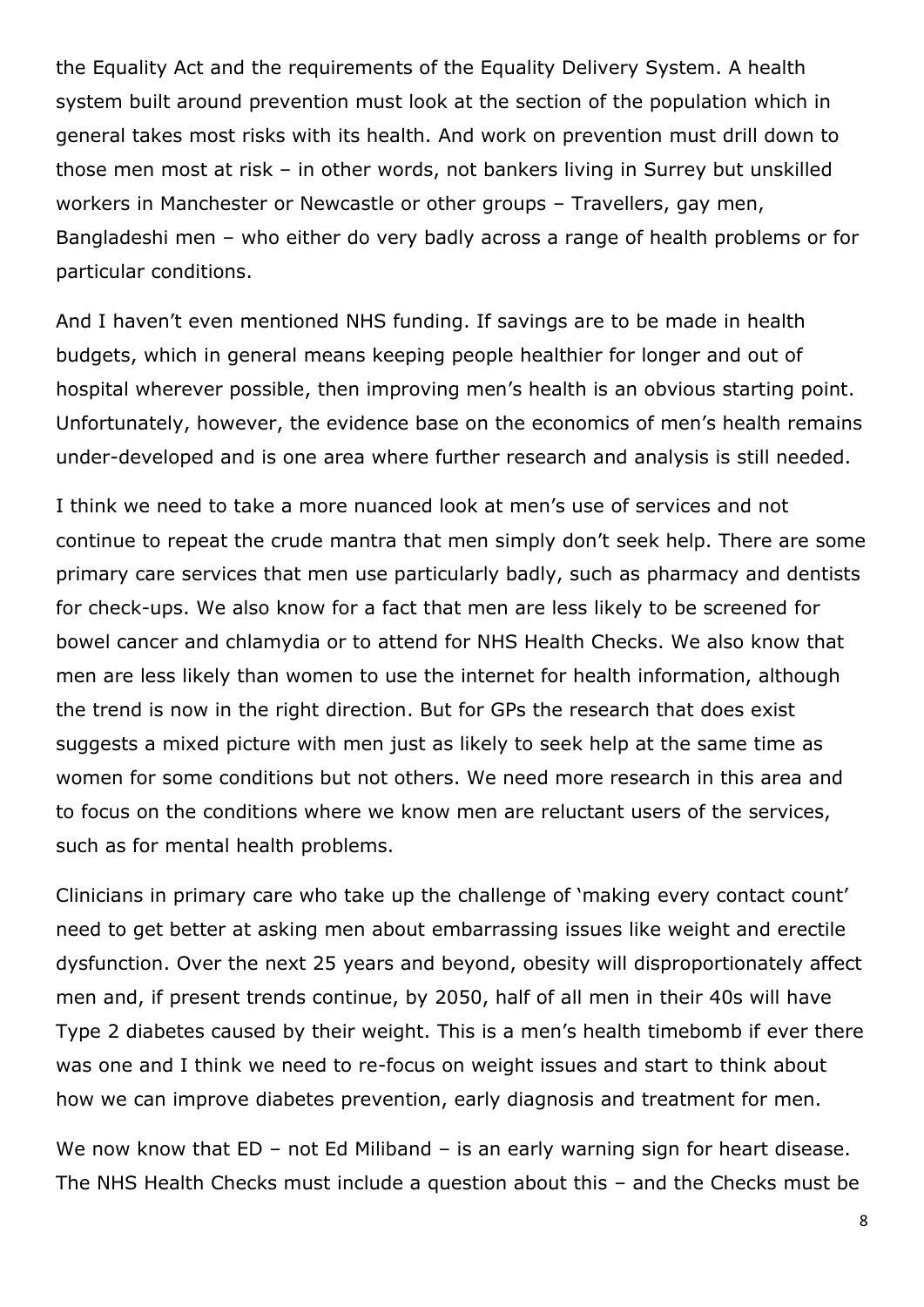delivered for more extensively to men. (NHS Halton has already clearly demonstrated how this can be done effectively in deprived estates across the borough.)

Because they aren't being asked about conditions like ED, men are increasingly turning to counterfeit medicines purchased online. This is precisely the wrong kind of self care, an agenda that understood correctly is very important for men. The danger of counterfeits is not just that men might end up with a substance made in a cement mixer in China that might be dangerous but that their conditions are not being diagnosed properly. In the case of ED, if the underlying cause is heart disease or diabetes, that could quite literally be life-threatening. We need to tackle the supply of counterfeit drugs but also the demand. This surely is a matter for public education, with a particular focus on men. Pfizer has done some good work in this area and I think it's something the NHS should now pick up far more widely.

A big issue that remains to be addressed is how we deal effectively with the health issues facing boys and young men and how we work with boys to reduce the risk of health problems when they become adults. The issues here include circumcision, accidents, binge drinking and other drug misuse, eating disorders, suicide and sexual health. One very significant, and relatively new, issue is whether or not boys as well as girls should be routinely vaccinated for HPV.

Australia will be vaccinating boys for HPV from next year even though they have high rates of vaccination for girls, as does the UK. The argument for vaccinating boys here is the same – that it will increase women's protection against cervical cancer, protect both sexes from genital warts, and protect men, especially men who have sex with men, from rising rates of HPV-related oral, throat, penile and anal cancers. It could be argued that only men who have sex with men should be vaccinated but the optimum age for vaccination is before sexual activity begins and at that age it is of course impossible to predict sexual orientation. The best course, in my view, would be to offer vaccination to all boys and girls at the same time.

I think there is also an important debate to be had about the potential impact on men's health of wider public health interventions like smoking bans, minimum alcohol pricing and even so-called fat taxes. There is no doubt that the ban on smoking in public and workplaces has reduced smoking and smoking-related diseases, especially